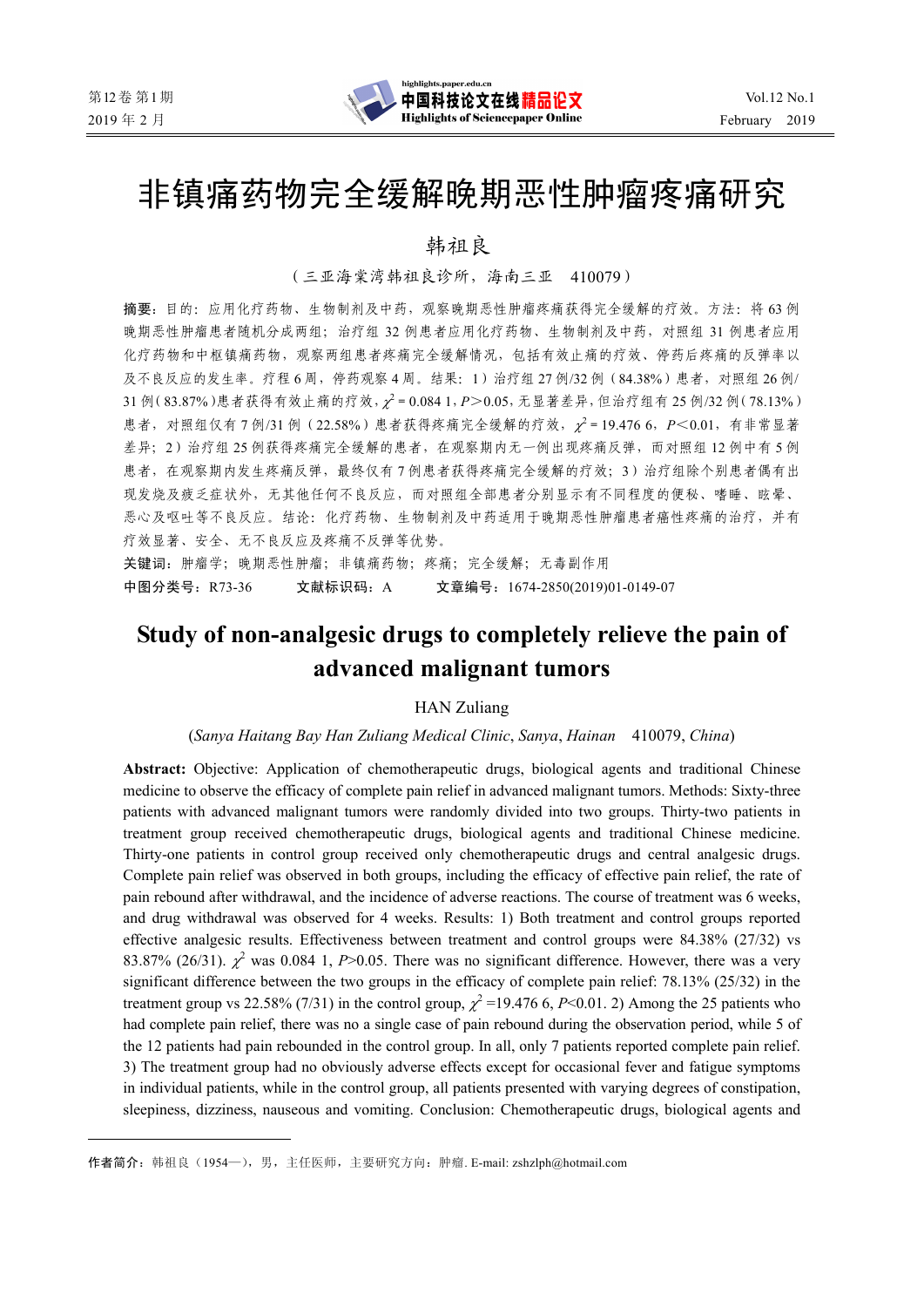traditional Chinese medicine were suitable for the treatment of cancer pain in patients with advanced malignant tumors, which had the advantages of obvious efficacy, safety, no adverse reactions and no pain rebound.

**Key words:** oncology; advanced malignant tumor; non-analgesic drug; pain; complete relief; non-toxic side effects

## **0** 引言

癌性疼痛是晚期恶性肿瘤患者最常见、最难控制,也是患者最难以忍受的症状之一。据世界卫生组 织(World Health Organization, WHO)统计,约 70%的晚期恶性肿瘤患者有明显疼痛,但只有部分患者 得到了合理的疼痛治疗<sup>[1~2]</sup>。我国的情况更为严重,仅有 41%的恶性肿瘤患者得到了合理的止痛治疗, 晚期恶性肿瘤患者中更是仅有 25%得到了疼痛的有效缓解[3],这一现状不仅严重降低了癌症患者的生存 质量,同时也严重影响了患者的食欲、睡眠、心理状况和治疗效果,更有为此而失去治疗信心及生存欲 望的可能<sup>[4]</sup>。尽管 WHO 大力推广的"三阶梯法"控制癌性疼痛的方案已被世人接受并得到了广泛应用, 疗效也比较确切,但长期使用镇痛剂有药物耐受、躯体依赖及毒副反应大等问题,限制了镇痛药的应用, 致使部分患者止痛效果欠佳,不得不放弃继续应用[5]。因此,寻找既能消除癌性疼痛,又无毒副作用的 止痛方法,是当今医学界最为重要的研究课题之一。

为探究某类产物或某些因子与晚期恶性肿瘤引发疼痛的关系,本研究运用化疗药物、生物制剂及中 药进行观察,研究结果有望为晚期恶性肿瘤患者获得完全缓解疼痛的疗效提供参考。

### **1** 临床资料

#### **1.1** 纳入标准

1)经病理学或细胞学检查确诊为晚期恶性肿瘤患者;

2) 预计生存期在 3 个月以上, 卡氏功能状态(Karnofsky performance status, KPS)评分≥50 分;

- 3)年龄、性别不限;
- 4) 中、重度疼痛,口述分级评分法(verbal rating scales, VRS)评分 0~Ⅲ度;
- 5)有过化疗及止痛治疗经历;

6)自愿接受非镇痛药物治疗疼痛。

#### **1.2** 排除标准

1)非恶性肿瘤相关性疼痛的患者;

2)合并有严重心脑血管疾病、肝肾功能及胃肠功能显著异常,有腹水、胸水及双下肢明显水肿的 患者;

3)血常规显示有感染迹象,以及持续发烧的患者;

4)有过敏史的患者;

5)对自身判断疼痛强度有困难的患者。

#### **1.3** 一般资料

2009 年 3 月至 2012 年 9 月某院门诊收治的 63 例晚期肿瘤癌性疼痛患者,病期 1~4 个月,年龄 31~ 71 岁,平均年龄(56.28±8.87)岁。将患者随机分成两组,治疗组 32 例,男 27 例,女 5 例;年龄 35~71 岁,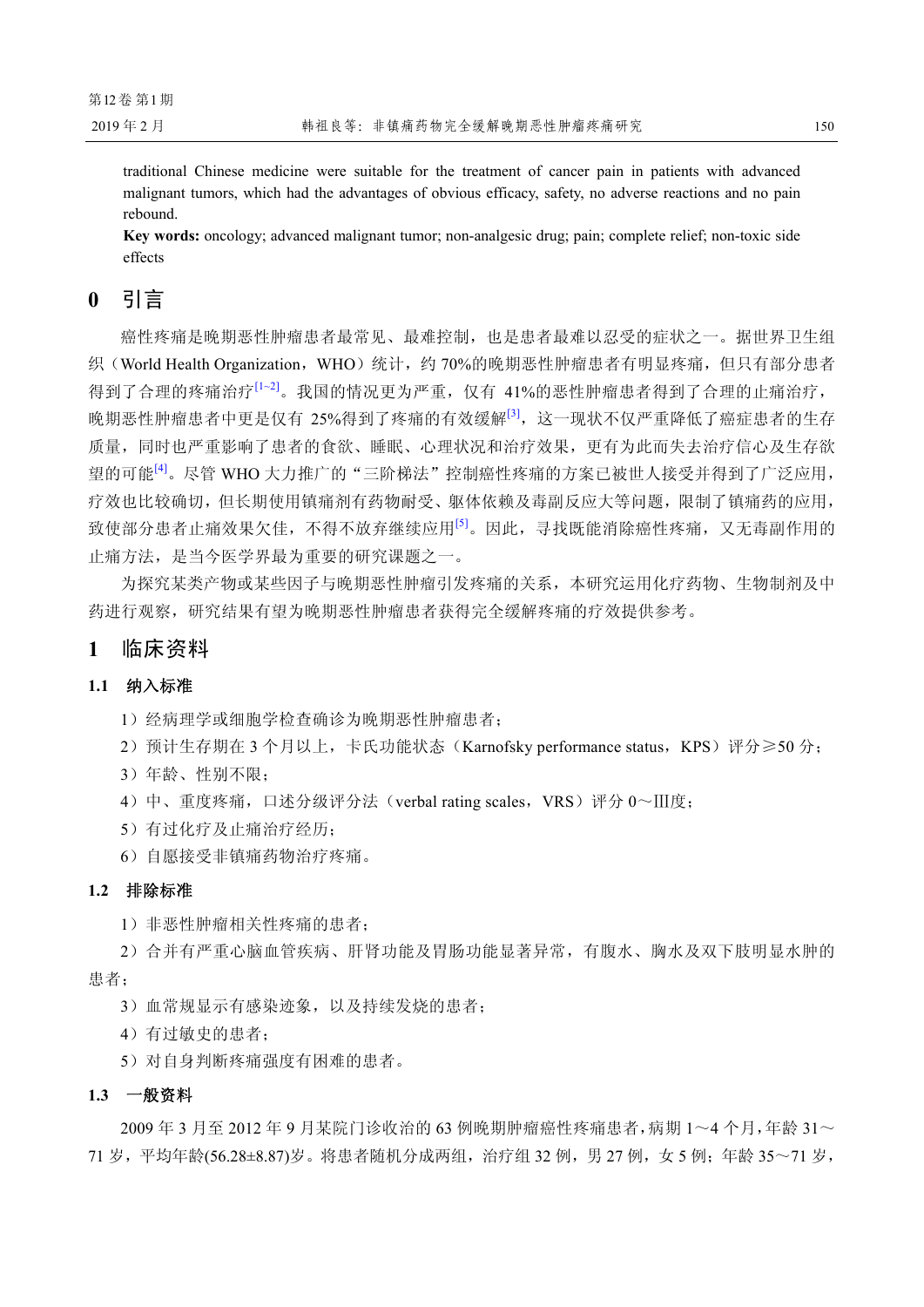平均年龄(57.18±8.20)岁;KPS 评分为 50~70 分;其中, 肝癌 11 例、胃癌 6 例、肺癌 6 例、胰腺癌 2 例、 宫颈癌 1 例、肾癌 1 例、前列腺癌 1 例、转移癌 4 例; Ⅱ度疼痛 13 例、Ⅲ度疼痛 19 例; 瘤体最小 3.9 cm, 最大 14.2 cm, 8 例瘤体 > 10 cm, 24 例瘤体 < 10 cm, 瘤体平均为(8.82±2.30) cm. 对照组 31 例, 男 26 例, 女 5 例: 年龄 31~70 岁, 平均年龄(55.35±8.21)岁;KPS 评分为 50~70 分;其中, 肝癌 10 例、胃癌 6 例、 肺癌 4 例、胰腺癌 2 例、宫颈癌 3 例、肾癌 2 例、前列腺癌 1 例、转移癌 3 例: Ⅱ度疼痛 13 例、Ⅲ度疼 痛 18 例: 瘤体最小 4.7 cm, 最大 13.3 cm, 10 例瘤体>10 cm, 21 例瘤体<10 cm, 瘤体平均为(9.46±2.00) cm. 两组资料分别经统计学分析,患者所有资料的比较,差异无显著意义(*P*>0.05),具有可比性。

## **2** 方法

## **2.1** 治疗组

 $2.44 \times 2.8 \times 10^{-4}$  mg, 或环磷酰胺注射液 0.6~0.8 g, 静脉滴注, 每周 1 次; 乌体林斯注射液 1.72 μg, 肌肉注射,每日或隔日 1 次; 0.9%盐水 500 mL 加白介素-2 注射液 60~80 万 IU,静脉滴注,每日 1 次; 中药(由当归、赤芍、丹参、金钱草、白花蛇舌草、枳壳、厚扑、白芍、熟大黄、甘草、陈皮、葛根、 茜草、茵陈组成,专利申请号:CN201110139809),每日一剂,每日 2 次,6 周为一个疗程,观察 4 周。

开始治疗的第 1 周分别加用曲马多缓释片  $0.1$  g 或吗啡缓释片  $20$  mg, 每 12 h 给药 1 次,第 7 天撤除镇 痛药物。

#### **2.2** 对照组

按 WHO "三阶梯法"止痛方案治疗: 1) Ⅱ度疼痛, 曲马多缓释片, 起始剂量 0.1 g, 每 12 h 给药 1 次, 每日剂量不超过 0.6 g; 2) Ⅲ度疼痛, 吗啡缓释片 20 mg, 每 12 h 给药 1 次, 每日剂量不超过 60 mg; 3) 患者在外院进行多种化疗药物联合应用,仅在本院进行止痛治疗;4)依据疼痛程度的变化,随时调 整药物的剂量及给药次数。6 周为一个疗程,观察 4 周。

#### **3** 观察指标

#### **3.1** 疼痛程度分级

采用 VRS 标准,将疼痛程度分为:0 度为无痛, Ⅰ度为轻度疼痛, Ⅱ度为中度疼痛, Ⅲ度为重度 疼痛。

#### **3.2** 止痛疗效评价

治疗后完全不痛为完全缓解(CR);疼痛较前明显减轻,基本不干扰睡眠,能正常生活为部分缓解 (PR);疼痛较治疗前减轻,但仍感觉疼痛,睡眠仍受干扰的为轻度缓解(MR);与治疗前比较疼痛无 减轻或加重为无效(NC)。每周记录并比较治疗前后疼痛对睡眠的影响。

#### **3.3** 肿块大小评估

应用计算机断层(computed tomography, CT)或核磁共振成像(magnetic resonance imaging, MRI) 比较治疗前后和观察期内瘤体的大小,缩小或不再增大为显效或有效。

#### **3.4** 生活质量评价

采用 KPS 评分法分别在治疗前后进行生活质量的评价,以不降低为有效,提高 20 分为显效。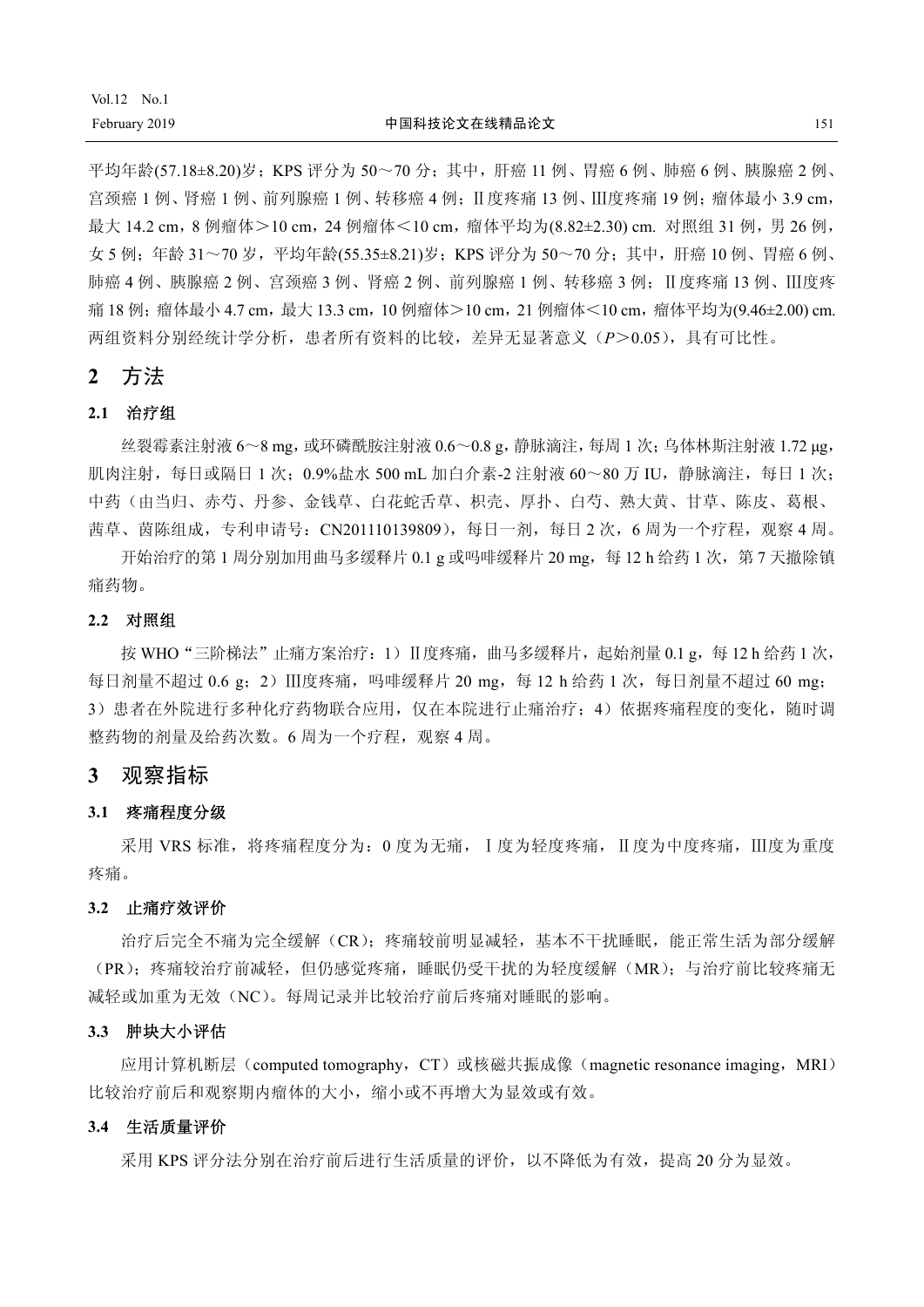#### **3.5** 感染评估

每周测定 1 次血常规,单纯白细胞增高为轻度感染,白细胞和中性粒细胞百分比均增高为中、重度 感染,淋巴细胞百分比增高为病毒感染。

#### **3.6** 不良反应

除便秘、嗜睡、眩晕、恶心、呕吐、过敏、发热和疲乏感外,其他反应的发生率均较低,并不影响 继续治疗,以及未发生严重不良事件。

#### **4** 统计学处理

应用 SPSS 17.1 统计软件包进行数据的统计分析,计量资料用均数±标准差(*X* ±*S*)表示,计数资料 用率或构成比表示,组间比较采用卡方检验,以 *P*<0.05 为差异有统计学意义。

## **5** 结果

如表 1 所示,两组前 2 周各有 28 例/32 例和 27 例/31 例患者获得止痛的有效结果,<sup>χ</sup> 2 =0.109 2,*P*> 0.05,无显著差异,两组的差异在于对照组在第 1 周就有接近一半的患者获得疼痛完全缓解的疗效,而 治疗组则无一例患者达到疼痛完全缓解的疗效,  $\chi^2$ =20.322 6, P<0.01, 有非常显著差异。但是从第 2 周 开始,在疼痛完全缓解的疗效上,治疗组则由第1周的 0/32 例上升到了 15 例/32 例 (46.88%)患者,与 对照组 18 例/31 例(58.06%)患者呈现疼痛完全缓解的疗效相比, χ<sup>2</sup>=0.790 4, P>0.05, 无显著差异, 说明药物止痛作用的方式不同,疼痛完全缓解疗效的产生时间也略有不同。

| Tab. 1 |                |                |                |                | Statistics of analgesic efficacy in the two groups at week 1 and week 2 (case) |           |                 |                           |     |    |
|--------|----------------|----------------|----------------|----------------|--------------------------------------------------------------------------------|-----------|-----------------|---------------------------|-----|----|
| 周数     |                |                | 治疗组            |                |                                                                                |           |                 | 对照组                       |     |    |
|        | <b>CR</b>      | PR             | MR             | NC.            | 合计                                                                             | <b>CR</b> | PR              | MR                        | NC. | 合计 |
| 第1周    | $\Omega$       | $\frac{12}{2}$ | 16             | $\overline{4}$ | 32                                                                             | 15        | - 8             | $\sim$ 4                  |     |    |
| 第2周    | $\frac{15}{2}$ | -8             | $\overline{5}$ | $\overline{4}$ | 32                                                                             | -18       | $6\overline{6}$ | $\overline{\phantom{a}3}$ |     |    |

表 **1** 第 **1** 周和第 **2** 周两组止痛疗效情况的统计(例)

如表 2 所示,第 3 周两组患者止痛的有效率、疼痛完全缓解的疗效均处在相对稳定的状态,各有近 一半的患者获得疼痛完全缓解的疗效,仅是对照组比第 2 周少了 2 例疼痛完全缓解的患者。但到了第 6 周, 即疗程结束时, 两组患者的止痛有效率虽依然保持稳定的状态,  $\chi^2$ =0.159 6, P>0.05, 无显著差异, 但 在疼痛完全缓解的疗效上两组出现了很大的变化,治疗组由之前的 16 例上升到了 25 例患者,而对照组 则由 16 例降低到了 12 例患者, 两组疼痛完全缓解的疗效,  $\chi^2$ =19.436 6, P<0.01, 有非常显著的差异, 显示治疗组随着治疗时间的延长,疗效作用呈上升的势态,而对照组则随着治疗时间的延长,疼痛完全 缓解的疗效呈下降趋势。

|  | 表 2 | 第3周和第6周两组止痛疗效的统计 (例) |  |
|--|-----|----------------------|--|
|--|-----|----------------------|--|

|     |           |           |     |      | Tab. 2 Statistics of analgesic efficacy in the two groups at week 3 and week 6 (case) |           |           |     |    |    |
|-----|-----------|-----------|-----|------|---------------------------------------------------------------------------------------|-----------|-----------|-----|----|----|
| 周数  |           |           | 治疗组 |      |                                                                                       |           |           | 对照组 |    |    |
|     | <b>CR</b> | <b>PR</b> | MR  | NC . | 合计                                                                                    | <b>CR</b> | <b>PR</b> | MR  | NС | 合计 |
| 第3周 | 16        | 8         |     | 6    | 32                                                                                    | 16        |           |     |    |    |
| 第6周 | 25        |           |     | 4    | 32                                                                                    | 12        | 6         |     |    |    |

如表 3 所示,1)第 10 周即在观察期内,治疗组 25 例患者仍维持在疼痛完全缓解的疗效状态,无一 例出现疼痛反弹,而对照组疗程结束后 12 例获得疼痛完全缓解疗效的患者,在观察期内减少至 7 例患者,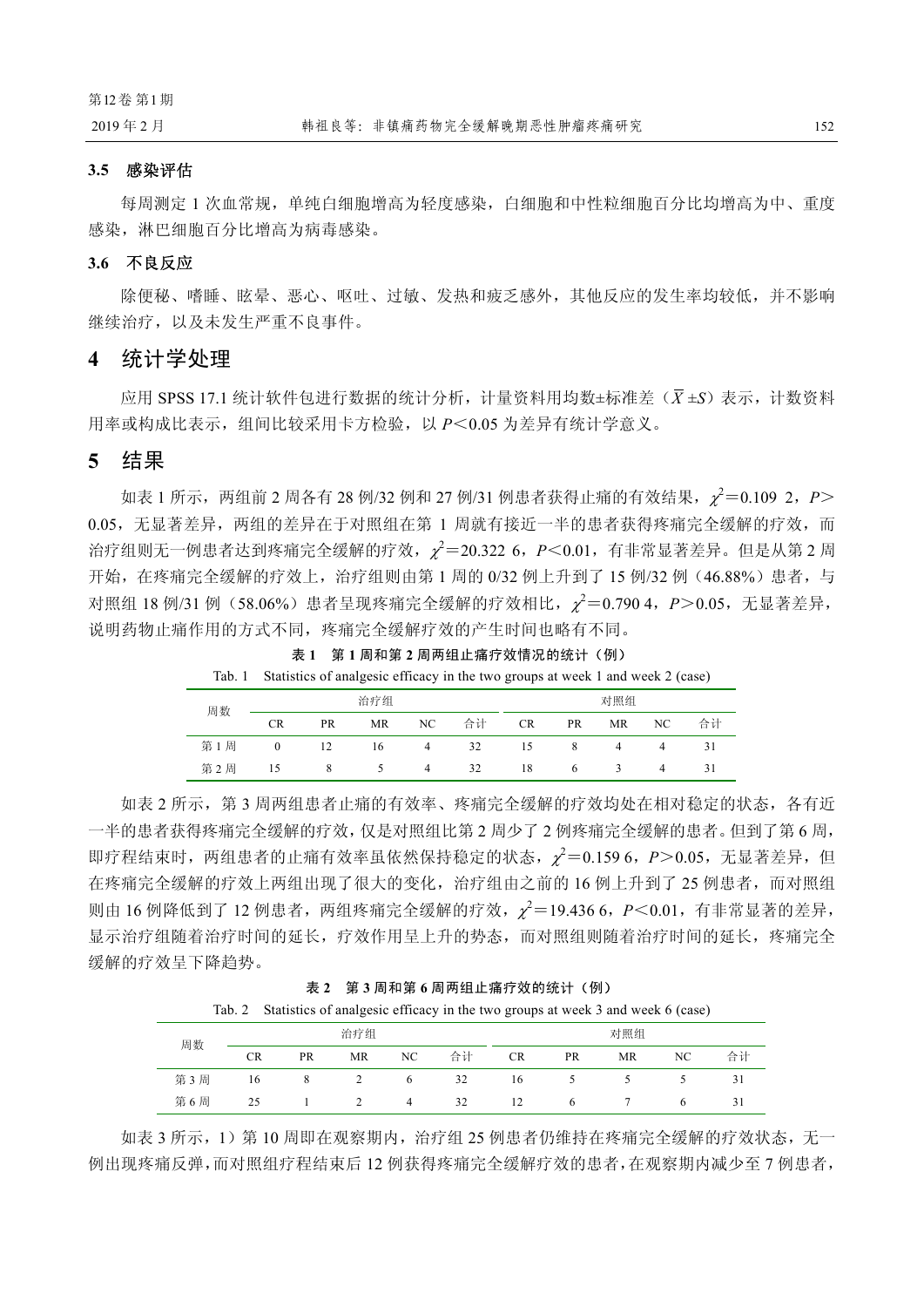5 例患者呈现疼痛反弹, x2=19.476 6, P<0.01, 两组有非常显著差异, 显示在疗效的稳定性上治疗组远 高于对照组;2)对照组维持止痛的疗效,尚需继续应用小剂量的镇痛药物;3)两组未获得止痛疗效的 患者,治疗组的5例患者分别为骨和颅内转移患者2例,治疗前有过一个疗程以上的化疗患者2例,以 及感染患者 1 例,而对照组的 10 例患者主要见于恶性肿瘤病情进展、镇痛药物的毒副作用。

表 **3** 第 **10** 周两组止痛疗效的统计(例)

|      |     |    |           |      |    |           |     | Tab. 3 Statistics of analgesic efficacy in the two groups at week 10 (case) |     |    |
|------|-----|----|-----------|------|----|-----------|-----|-----------------------------------------------------------------------------|-----|----|
| 周数   |     |    | 治疗组       |      |    |           |     | 对照组                                                                         |     |    |
|      | CR. | PR | <b>MR</b> | NC - | 合计 | <b>CR</b> | PR. | <b>MR</b>                                                                   | NC. | 合计 |
| 第10周 | 25  |    |           |      | 32 |           |     |                                                                             | 10  |    |

如表 4~表 5 所示, 1) 两组患者治疗前后瘤体增长未见明显变化, P>0.05, 无显著差异: 2) 治疗 组瘤体与治疗前相比无明显变化,依然保持在原有的状态,而对照组瘤体>10 cm 的患者则由治疗前的

10 例增加到了 17 例, 但增长的幅度不大: 3)两组瘤体> 10 cm 和瘤体<10 cm 的患者,治疗组中分别有 5 例和 20 例 患者、对照组中分别有 2 例和 5 例患者获得疼痛完全缓解的 疗效,比较两组的疗效,显示瘤体大小对治疗组的止痛疗效 并无明显的影响作用,但对照组疼痛完全缓解疗效不高的原 因,看似与瘤体大小有一定的相关性。

表 **4** 两组治疗前后瘤体变化情况(例)

Tab. 4 Tumor changes before and after treatment

|  | in two groups (case) |  |
|--|----------------------|--|
|  |                      |  |

| 组别  | 治疗前      |           |          | 观察期          |  |  |
|-----|----------|-----------|----------|--------------|--|--|
|     | $>10$ cm | $<$ 10 cm | $>10$ cm | $\leq 10$ cm |  |  |
| 治疗组 |          | 24        |          | 24           |  |  |
| 对照组 | 10       | 21        | 17       | 14           |  |  |

表 **5** 瘤体对疼痛完全缓解疗效的影响(例)

|    | Tab. 5 Effect of tumor on the efficacy of complete pain relief (case) |     |
|----|-----------------------------------------------------------------------|-----|
| 组别 | 治疗前                                                                   | 观察期 |
|    |                                                                       |     |

| 组别 |     |              |      | 1 H 7 J 1 B 9 |          | クロンバンツナ |         |       |  |
|----|-----|--------------|------|---------------|----------|---------|---------|-------|--|
|    |     |              | Ⅱ度疼痛 | III 度疼痛       | 0度疼痛     | II 度疼痛  | III 度疼痛 | 0 度疼痛 |  |
|    | 治疗组 | $>10$ cm     |      |               |          | 0       |         |       |  |
|    |     | $\leq 10$ cm | 10   | 14            | $^{(1)}$ |         |         | 20    |  |
|    | 对照组 | $>10$ cm     |      | 8             |          | 12      |         |       |  |
|    |     | $\leq 10$ cm |      | 10            |          |         |         |       |  |

如表 6 所示,两组患者治疗前 KPS 评分为 50~70 分,无一例≥80 分,但是患者一旦获得疼痛完全 缓解的疗效,不论是治疗组还是对照组的患者,KPS 评分都≥80 分,显示疼痛完全缓解的疗效对提升抗 肿瘤的疗效有促进作用,或抗肿瘤的有效性有助于消除癌性疼痛。

|     |        | 表 6                   | 疼痛完全缓解对 KPS 评分的影响(例) |                       |                       |                                                         |                       |        |
|-----|--------|-----------------------|----------------------|-----------------------|-----------------------|---------------------------------------------------------|-----------------------|--------|
|     | Tab. 6 |                       |                      |                       |                       | Effect of complete pain relief on KPS assessment (case) |                       |        |
| 组别  |        | 治疗前                   |                      |                       |                       | 观察期                                                     |                       |        |
|     | $50$ 分 | $60 \nleftrightarrow$ | 70 分                 | $50 \nleftrightarrow$ | $60 \nleftrightarrow$ | 70 分                                                    | $80 \nleftrightarrow$ | $90$ 分 |
| 治疗组 | 9      |                       | 8                    |                       |                       |                                                         |                       | 20     |
| 对照组 | 10     |                       | 9                    | h                     |                       | 10                                                      |                       |        |

如表 7 所示, 治疗组有 5 例出现疲乏感和 1 例发烧的患者, 通过自行消除及对症处理, 继续治疗没 有影响到止痛疗效,但有 1 例伴有感染的患者最终呈现无止痛疗效。而对照组所有患者均出现 1~2 种不 良反应。

如图 1 所示, 对照组获取疼痛完全缓解疗效的起步早且快, 但维持疗效的时间则较短, 第 2 周达到 疼痛完全缓解的峰值后,即开始缓慢下降,至第 10 周仅有 7 例/31 例(22.58%)患者获得疼痛完全缓解 的疗效。纵观治疗组,虽获得疼痛完全缓解疗效的起步时间比对照组晚约 1 周,但从第 2 周开始,疼痛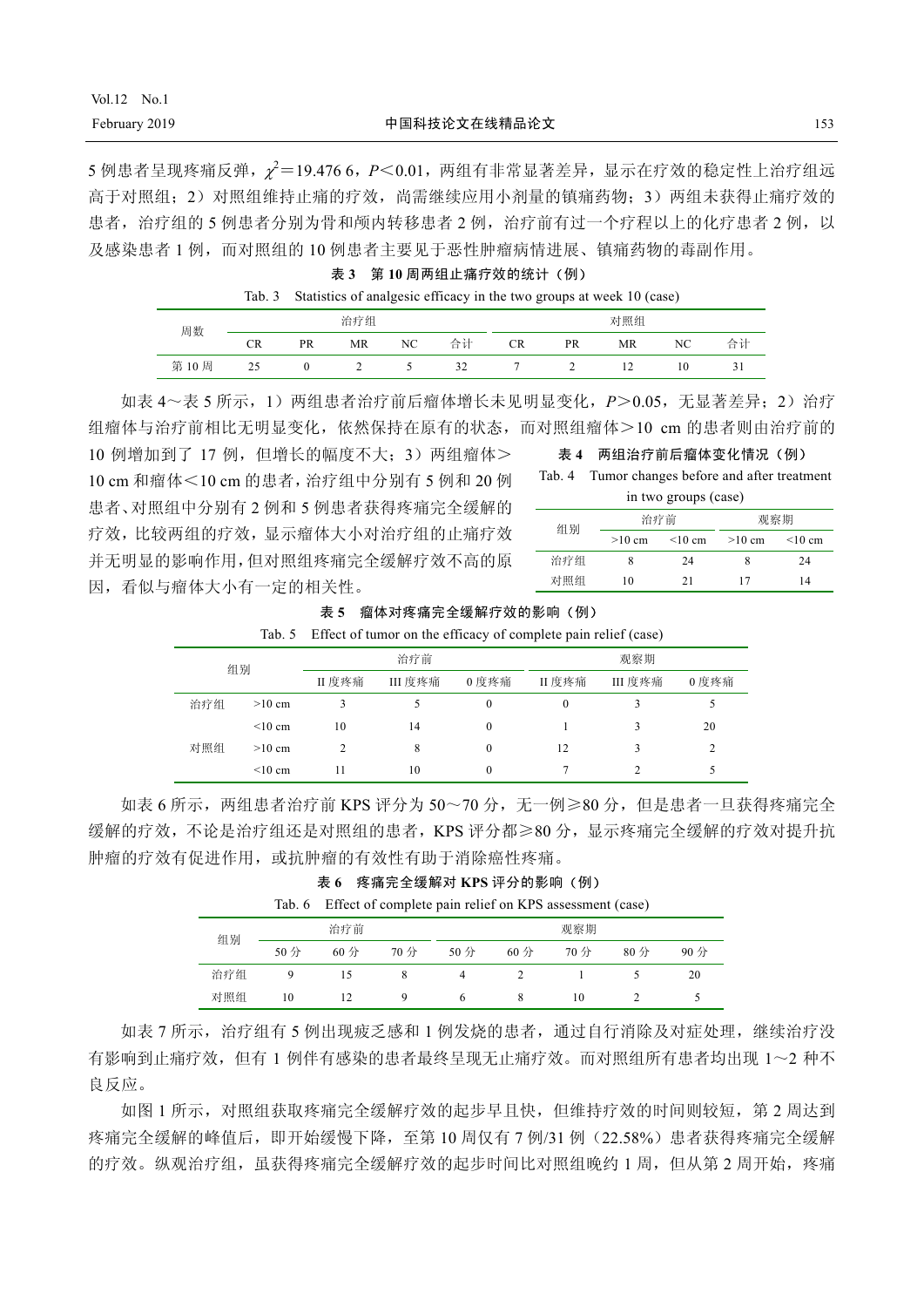完全缓解的疗效一直处于上升势态,至疗程结束时,有 25 例/32 例(78.13%)患者获得疼痛完全缓解的 疗效,并在终止治疗后的观察期内,未见一例患者出现疼痛反弹,说明间接止痛要比直接止痛疗效更高、 更稳定、更可靠。

| 两组药物的不良反应统计(例)<br>表 7 |  |
|-----------------------|--|
|-----------------------|--|

|--|

| 级别  | 便秘  | 嗜睡 | 眩晕 | 恶心 | 呕吐 | 感染 | 发烧 | 过敏 | 疲乏          |
|-----|-----|----|----|----|----|----|----|----|-------------|
| 治疗组 |     |    |    |    |    |    |    |    | ◡           |
| 对照组 | . . |    | ∼  | 10 |    |    |    |    | $\sim$<br>∼ |

## **6** 讨论与结论

癌性疼痛作为晚期恶性肿瘤最普遍的问题,与患者的生存质量 及生命的延长息息相关,因此在肿瘤姑息治疗中止痛治疗的地位要 远高于抗肿瘤治疗[4],这也是为什么早在 1986 年 WHO 就推荐"三 阶梯法"止痛疗法的原因。但这种治疗方式到目前为止并未能实现 在本世纪初消除癌性疼痛的目标,癌痛仍然是全球性的问题<sup>[6~8]</sup>。 导致这一尴尬局面的背景,除了晚期恶性肿瘤引发疼痛的机制多而 复杂外<sup>[9]</sup>,更多的是将引发疼痛的机制集中在了原发或转移的肿瘤 病灶迅速生长,压迫、侵犯内脏包膜,侵蚀或牵拉神经组织上<sup>[10~12]</sup>, 并认为缓解癌性疼痛的唯一途径依赖于中枢镇痛药物及药物的个



Fig. 1 Curves chart of the efficacy of complete pain relief in two groups

体化应用<sup>[13~14]</sup>,并与化疗等联合应用。但本研究中的临床实践发现了一些现象,诸如: 1)癌性疼痛的 发生与瘤体直接作用的某些行为结果,如肿块压迫及牵拉等似乎没有明显的相关性;2)癌性疼痛的发生 可能与肿瘤病情进展中形成的某些产物或某些反应有一定的关系;3)不适当或不合时宜的化疗或感染, 可能加速或促进病情进展,从而引发或加重疼痛的程度;4)镇痛药物应用的目的,仅仅是为协助提高抗 肿瘤治疗的有效性,而不是镇痛药物的持续应用,更不是主要用其来消除疼痛等。

此外,在治疗上也发现并获得了一些相关的证据,例如:1)不应用镇痛药物,甚至对镇痛药物已无 明显疗效作用的患者,只要有效控制了肿瘤病情的进展,也能产生完全缓解疼痛的疗效;2)获得疼痛完 全缓解的疗效可能需要建立在中西医结合、疗效互补的基础上等,这些与传统的观念包括治疗的理念并 不完全一致。

综上所述,从治疗组获得疼痛完全缓解的 5 个疗效特点,即起步较晚、1 周后疗效稳固上升、KPS 评分≥80 分、治疗前后瘤体未见增大或缩小以及停药后未见有疼痛反弹的过程,推测晚期恶性肿瘤引发 的癌性疼痛机制可能是:随着肿瘤病情进展,肿瘤局部的坏死及炎症,所形成的产物及毒物等不能被处 在异常状态的免疫系统有效地清除或处理,致使某类产物或某些因子累积并成为了致痛物,最终导致了 癌性疼痛的发生。但要使这种推测成立,尚需要获得实验室的相关数据支持,以期找到晚期恶性肿瘤引 发癌性疼痛的相关物质和疼痛完全缓解的机制。

#### [参考文献] **(References)**

- [1] TREEDE R D, RIEF W, BARKE A, et al. A classification of chronic pain for *ICD-11*[J]. Pain, 2015, 156(6): 1003-1007.
- [2] SCHIM J D, STANG P. Overview of pain management[J]. Pain Practice, 2004, 4(Suppl.): S4-S18.
- [3] LYNCH M E, WARE M A. Cannabinoids for the treatment of chronic non-cancer pain: an updated systematic review of